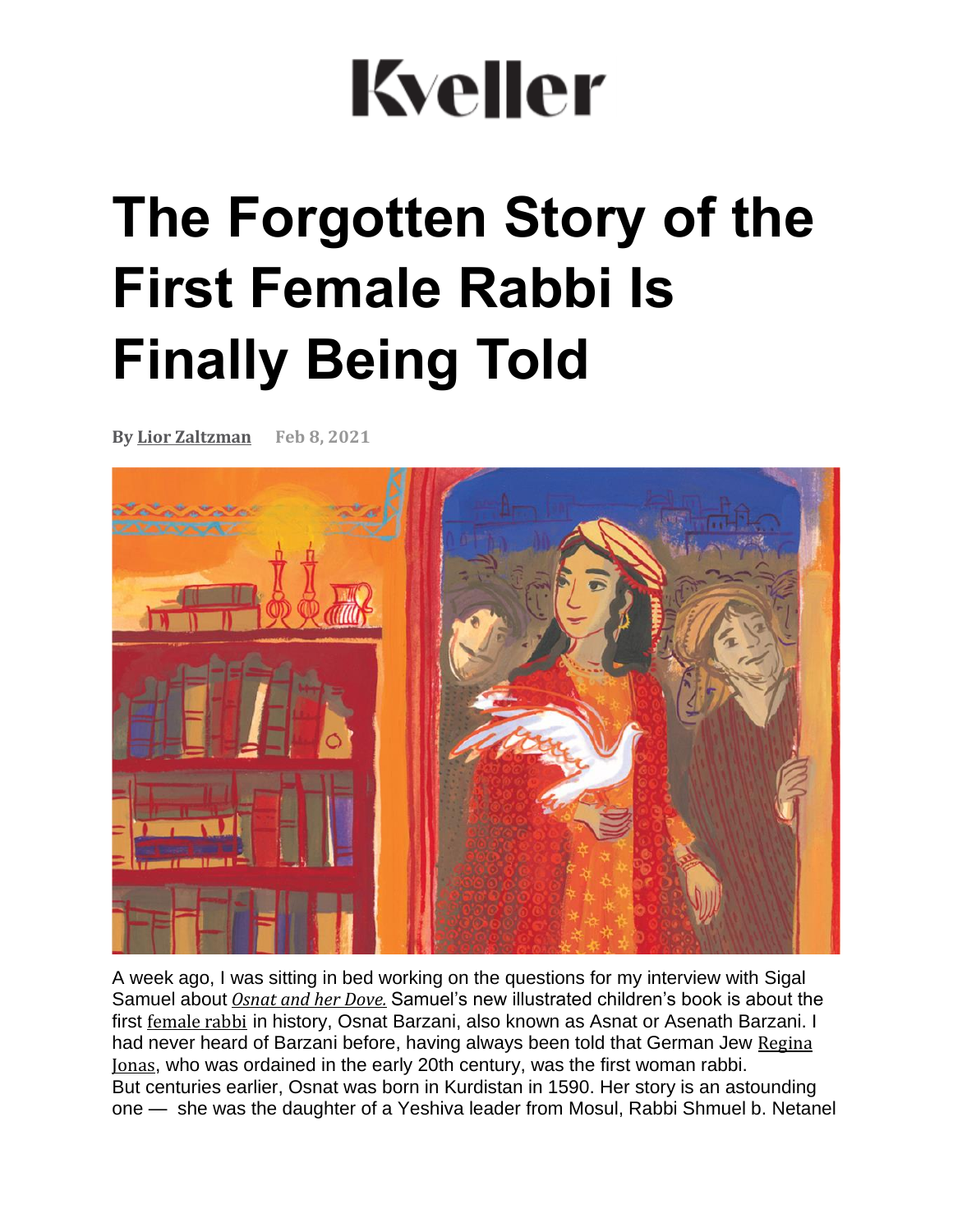Ha-Levi. Osnat inherited her father's curiosity about Judaism and convinced him to teach her to read and let her independently study the Jewish religious texts. She was considered to be a master of Torah, [Talmud](https://www.myjewishlearning.com/article/talmud-101/), [Midrash](https://www.myjewishlearning.com/article/midrash-101/), [Kabbalah](https://www.myjewishlearning.com/article/kabbalah-mysticism-101/), and Hebrew. After the deaths of her father and husband — who was a student of her father, and who married her under the condition that she not be bothered with housework and be allowed to continue her studies — Osnat was made the head of the Yeshiva and given the title *tanna'it,* a rabbinical title that is equivalent to the one her father carried (*tannai*). Information about Osnat is scarce. Most of it comes from a few letters, manuscripts, and wonderfully enough, Jewish amulets that tell of her supernatural powers. According to the Jewish [Women's](https://jwa.org/encyclopedia/article/barazani-asnat-bat-samuel) Archive, these included "her ability to limit her [childbearing](https://www.kveller.com/article/sephardic-pregnancy-celebration/) to two children so that she could devote herself to her studies." (Love this 17th century take on birth control!)

As I was low-key obsessing about this enchanting story, my 2-year-old son crawled up on the bed for his favorite pastime, Jumping on Ima. But after he noticed the book open on my computer screen he commanded me to read it.

Reading to your child is one of the greatest joys of parenting, so of course, I acquiesced. Yet, this time, he asked me to do something I had never done before. "Sing it, Ima," he ordered. And, being the sucker parent that I am, I sang.

At first, I thought singing the words of the book sounded like a verse from *Hamilton*, or maybe from a Dave Malloy musical. But then I realized the rhythms and intonations sounded more like *davening* to me, and I realized I was chanting the book like a religious Jewish text.

The poignancy of the moment struck me. Here I was, reading perhaps the first book centering a Jewish leader my son has ever been read, and it was about a female Mizrahi rabbi. My son will grow up with this story  $-$  a story I had never heard until a few weeks prior — as a natural part of the Jewish "liturgy" of his youth. I imagined that same scene in living rooms and bedrooms across the country. I imagined a new generation of Jewish kids growing up knowing about Osnat Barzani, and it gave me a sense of profound, giddy happiness.

I have known the author, Samuel, for over half a decade now. A writer from Montreal, she was my editor at my first Jewish media job at the *Forward*, where she wrote about Jewish diversity and her own Mizrahi heritage. Samuel is now a staff writer at *Vox'*s Future Perfect, and this is her first foray into children's books. (Her first book for adults, *The Mystics of Mile End*, is a lovely exploration of Jewish life in Montreal.) *[Osnat](https://amzn.to/3twqJaf) and Her Dove* very much encompasses the scope of her work: an exploration of Jewish heritage and mysticism; a deeply feminist but not at all didactic tale with magical prose. It's adorned with gorgeous, vibrant gouache illustrations, full of colorful loose patterns created by Israeli-Romanian artist Vali Mintzi.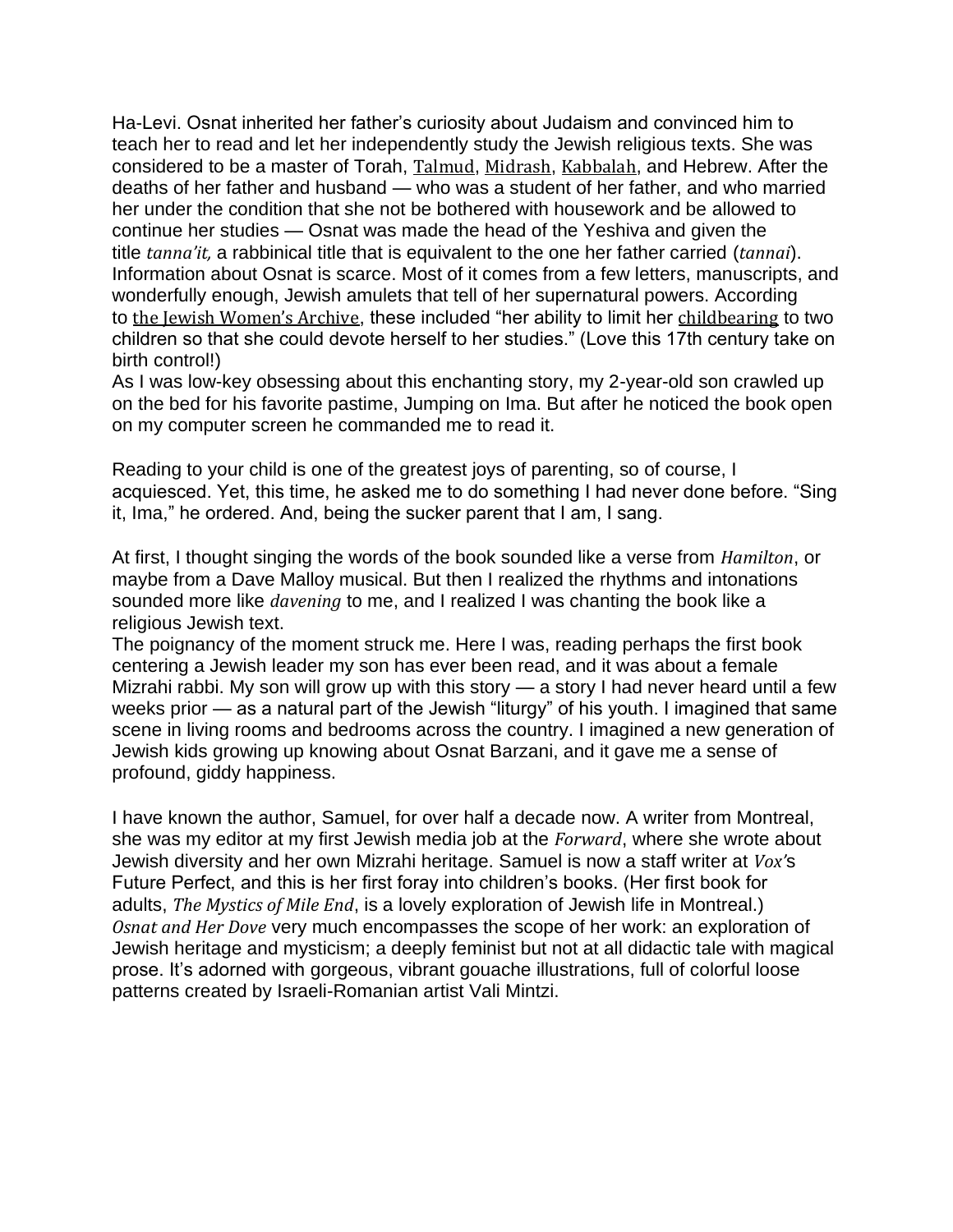

Mintzi's fluid brush line brings the characters to life and there's a particularly gorgeous spread of Hebrew letters. "Osnat loved the shapes of the Hebrew letters," reads the prose on those pages. "One looked like a mysterious animal, and another, a creeping vine. She also loved the answers that the Torah's words provided. Each gave rise to seven new questions in her mind."

Just like the Torah — and any good children's book — *Osnat and her Dove* left both my son and me full of questions. He wanted to know about rabbis, and Mosul, and to be reminded about what each Hebrew letter was. I wanted to know more about Osnat and what led to the creation of this miraculous book. Luckily, I could reach out to Samuel and ask just that.

Over e-mail, we discussed the importance of telling Osnat's story and the value of diversity in Jewish leadership. Our conversation, which has been condensed and lightly edited, is below:

#### **Tell me a little bit about how you came across the story of Osnat Barzani? Why did you feel like that was a story you needed to tell?**

I stumbled upon the story by accident. One night, while doing research for a play about Jewish women, I fell down a deep internet rabbit hole and landed on an article about Osnat Barzani. I was stunned to learn that this Kurdish woman became the world's first female rabbi way back in the 1600s! I'd previously thought Berlin-born Regina Jonas was the first to assume that role in the 1900s.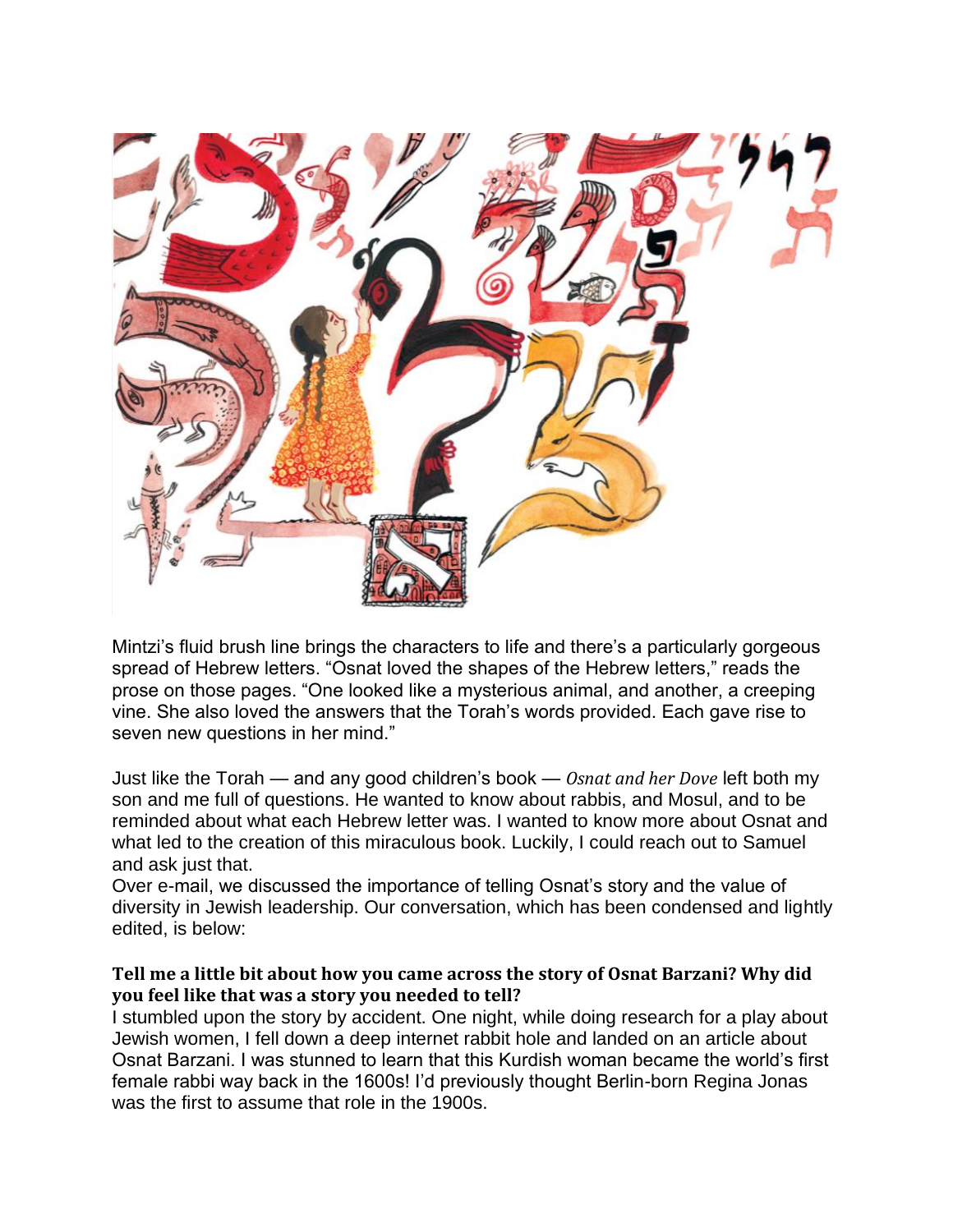As a Mizrahi Jew whose family hails from Baghdad — just a few hours from Osnat's hometown of Mosul — I was thrilled. I grew up in a Jewish landscape dominated by Ashkenazi stories and I rarely saw positive stories about Mizrahi women. It stunted my sense of what I could dare to be or become. I actually wanted to be a rabbi, but I assumed I couldn't because I'd never seen a female rabbi who looked like me.

Kids need to see all sorts of people — not just white men — succeeding at becoming leaders. I wanted to tell Osnat's story because it's the story I needed when I was young and I think it's a story that can inspire young readers today.

#### **There aren't too many records about Barzani and her life available. Tell me a little bit about the research that went into making this book?**

Since there were no books about Osnat, I started by reading the few scholarly articles that have been written about her. Renee Levine Melammed's research was especially helpful. She pointed me to the few extant letters written by and to Osnat. Luckily I read Hebrew, so I was able to understand the originals.

When you read the letters Osnat wrote, you can see that she had a brilliant mind for Talmud and Kabbalah — her text is full of references. You can also see that she was a poet. Her writing is so lyrical. And when you read the letters that Osnat's contemporaries wrote to her, you see how much they respected her. Rabbi Pinchas Hariri's letter to her, for example, addresses her with the words, "My mother, my rabbi."

I think it's really cool that some of what we know about Osnat comes from amulets. Kurdish people kept stories about her in there and passed them down from generation to generation.

I also did a lot of research into the Kurdish culture of the era, because historical accuracy is important to me. I wanted to know exactly which instruments would have been played at a Kurdish Jewish wedding like Osnat's, so I consulted an ethnomusicologist. I also looked at archeological explorations of towns like Amadiya, which Osnat visited. The illustrator Vali Mintzi was committed to this research, too. She found out what sorts of clothes and customs people in Osnat's orbit would have had.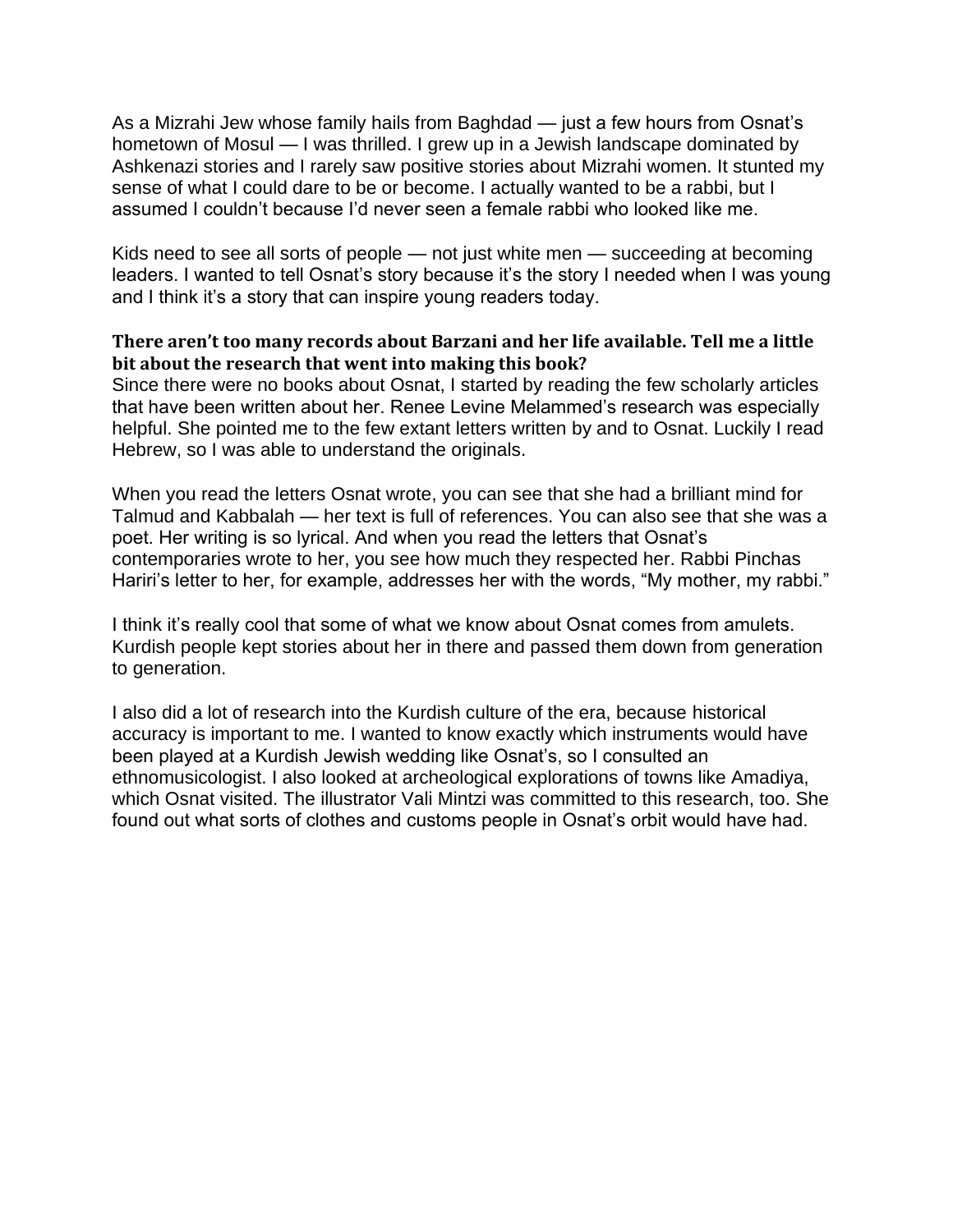

**I was honestly surprised that I had never heard of Osnat Barzani before. Why do you think so few people know about her?**

On the one hand, it's shocking that almost nobody knows about Osnat — she's a true pioneer, the first female rabbi! On the other hand, I'm not really surprised. As a Kurdish woman, Osnat is part of Mizrahi history, and Mizrahi history has often been sidelined in favor of Ashkenazi history.

Because of this erasure, I think many of us have been trained to assume that progressive and innovative expressions of Judaism only arose in places like the U.S. or Eastern Europe. But there's so much that was progressive and innovative in Kurdish and Iraqi Jewish cultures. Osnat's rise to the status of a rabbi is an example of that.

#### **The Kurdish Jewish community has such a rich history. It was obviously quite ahead of its time when it came to involving women in the study and teaching Torah — Osnat's story dates back about a couple of centuries before any other recorded female rabbi. Yet it's still mostly not known by the Jewish community at large — in fact, this may be a lot of readers' (I'm including the adults here!) first encounter with it. Is there anything you would want readers to know about it?**

You're right, it's so rich and so little known. I find it really special that even though Kurdish society was male-dominated, it made room for intelligent women to become religious, political, and military leaders. Some governed as heads of their tribe or fought as warriors. Others became poets or philosophers. This happened among Kurdistan's Jews, Muslims, Christians, and Yezidis alike. I love that not only Kurdish Jews, but also